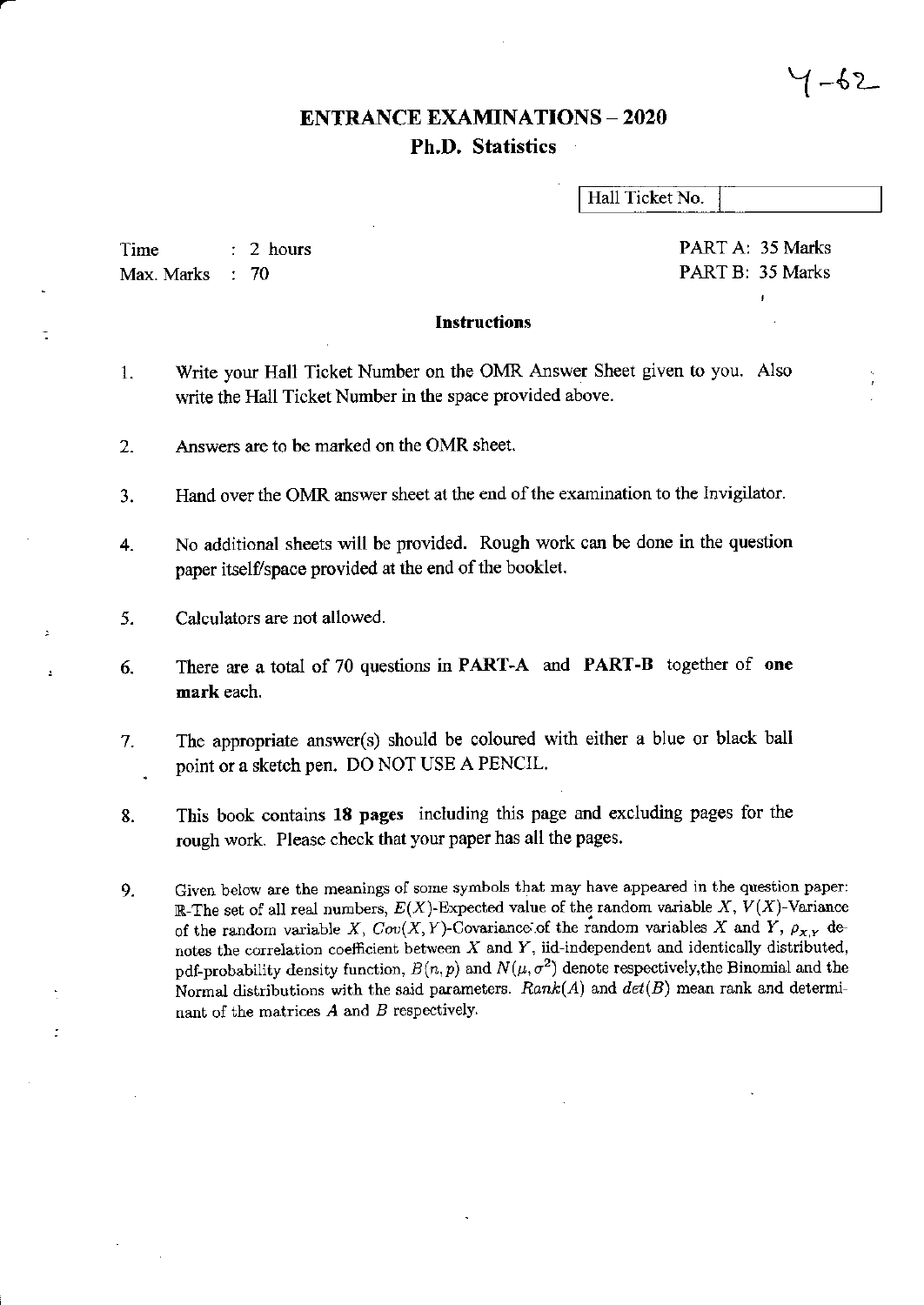## Part-A

Let  $X_1, X_2, ..., X_n$  be i.i. d. random variables with common distribution  $U(0, 1)$ . Let  $Y =$  $1.$  $2log\left(\frac{1}{\prod_{i=1}^{n}X_i}\right)$ . Then  $E(Y)$  is A.  $2n.$ **B.**  $\overline{2}$ . C.  $4n.$ D.  $\overline{4}$ .

 $2.$ Let X be a random variable with  $f(x) = 3x^2, 0 < x < 1$ . Find the median of X

- 0.50. A.
- В. 0.79.
- C.  $0.30.$
- D.  $0.62.$

3. Let X be a random variable which take the values  $0, 1, 2, 3, x$ , where x is unknown. If each value of  $X$  is equally likely and mean of  $X$  is 6. Then

- A.  $x=24.$
- **B.**  $x=4.$
- $C_{\star}$  $x=30.$
- $x=6.$ D.

 $\overline{4}$ . If  $A$   $B$  are independent events, then which of the following statement is true

- A. A and  $B^c$  are dependent.
- $A^c$  and  $B^c$  are independent. **B.**
- **C.**  $P(A|B) = P(A)$ .
- **D.**  $A^c$  and  $B^c$  are independent.
- There are 3 true coins and 1 false coin with head on both sides. A coin is chosen at random 5. and tossed 4 times. If head occurs all the 4 times, what is the probability that the false coin has been chosen and used.

 $\tilde{\mathcal{A}}_1$ 

- $\frac{16}{19}$ А.
- В.  $\frac{1}{4}$ .
- $\frac{1}{19}$ . C.
- $\frac{15}{19}$ . D.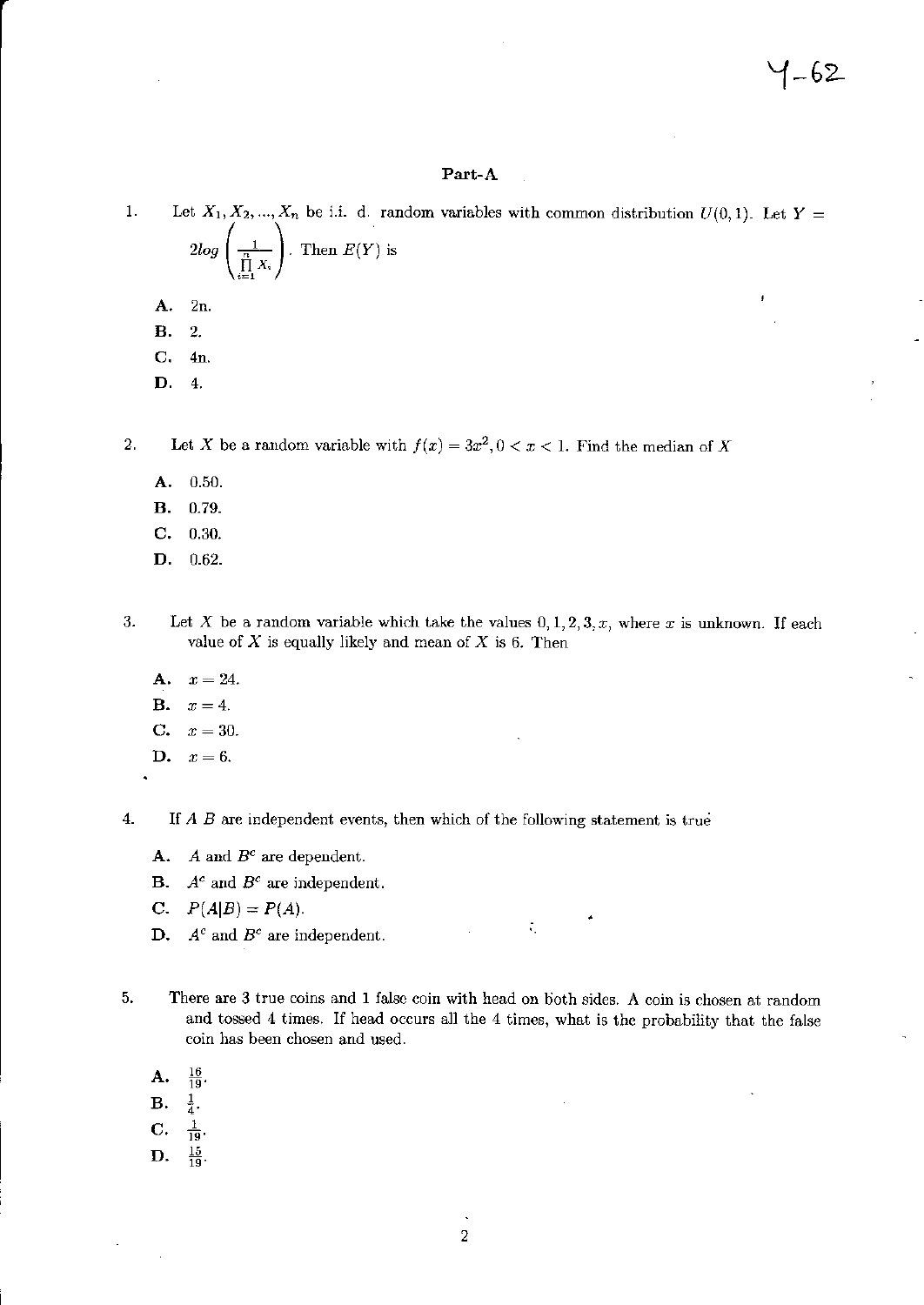- Two defective tubes get mixed up with 2 good ones. The tubes are tested one by one, until 6. both defectives are found. Define
	- $P(A_1) = P(\text{Last defective tube is obtained on second test})$ I.
	- $P(A_2) = P(Last$  defective tube is obtained on third test) II.
	- III.  $P(A_3)=P(\text{Last defective tube is obtained on fourth test}).$

Arrange them in the order of increasing probability.

- **A.**  $P(A_3) > P(A_2) > P(A_1)$ .
- **B.**  $P(A_3) > P(A_1) > P(A_2)$ .
- **C.**  $P(A_2) > P(A_1) > P(A_3)$ .
- **D.**  $P(A_2) > P(A_3) > P(A_1)$ .
- For any random variable  $X$ , if  $g(X)$  is a convex function, then 7.
	- $E(g(X)) \ge g(E(X)).$ A.
	- $E(g(X)) \leq g(E(X)).$ **B.**
	- $E(g(X)) = g(E(X)).$  $\mathbf{C}$ .
	- None of the above. D.

 $\ddot{\phantom{a}}$ 

Match the following inequalities 8.

|    | I. Cauchy Inequality        | If $x_1, , x_n$ and $y_1, , y_n$ are two sets of<br>numbers and $(1/p) + (1/q) = 1$ $p > 1$ , then<br>$(\sum x_i y_i) \leq (\sum x_i^p)^{1/p} (\sum y_i^p)^{1/q}$                       |
|----|-----------------------------|-----------------------------------------------------------------------------------------------------------------------------------------------------------------------------------------|
|    | II. Holder inequality       | b. If $x_1, , x_n$ and $y_1, , y_n$ are two sets of num-<br>bers then $(\sum x_i y_i)^2 \leq (\sum x_i^2)(\sum y_i^2)$ .                                                                |
|    | III. Minkowski inequality   | c. If g is a convex function in $(a, b)$ and X is<br>a random variable whose support is contained<br>in $(a, b)$ and has the finite expectation then<br>$q(E(X)) \leq E(q(X)).$         |
|    | IV. Jensen's inequality     | d. If $x_1, , x_n$ and $y_1, , y_n$ are two set of non-<br>negative real numbers and $p \geq 1$ , then $(\sum (x_i +$<br>$(y_i)^p)^{1/p} \leq (\sum x_i^p)^{1/p} + (\sum y_i^p)^{1/p}.$ |
| А. | I-b, $\Pi$ -a, III-d, IV-c. |                                                                                                                                                                                         |
| В. | I-d, II-c, III-a, IV-b.     |                                                                                                                                                                                         |
| C. | I-c, II-a, III-d, IV-b.     |                                                                                                                                                                                         |
| D. | I-b, II-a, III-c, IV-d.     |                                                                                                                                                                                         |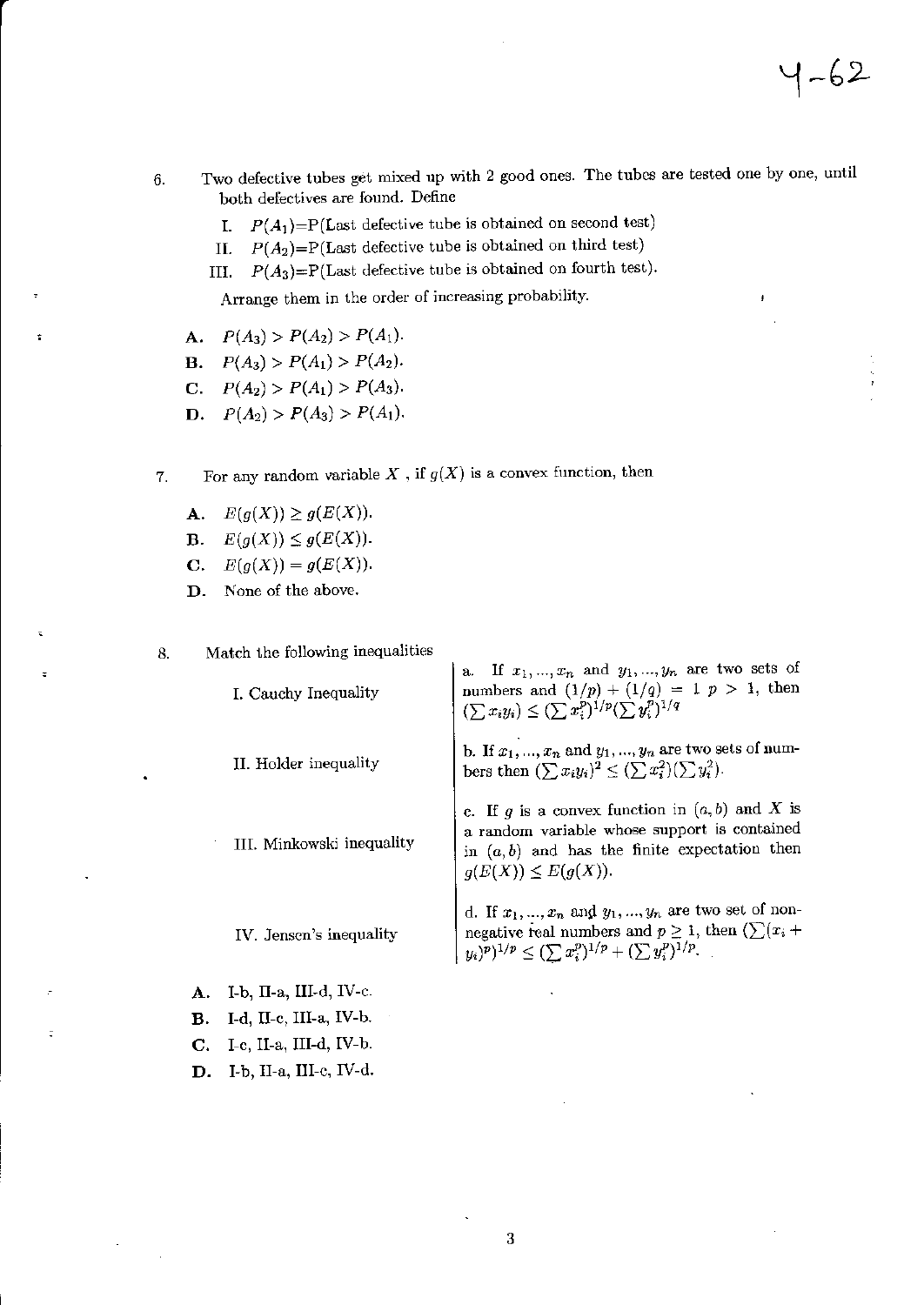- 9. What percentage of the data do you expect to lie beyond the outside bars of the Boxplot if the data are  $N(0, \sigma^2)$  with known variance  $\sigma^2$ 
	- $0.7\%$ . A.
	- **B.**  $0.5%$
	- $\mathbf{C}$ .  $0.3\%$ .
	- D. 0.4%.
- 10. For a simple Null hypothesis against a simple alternate hypothesis based on a sample, Neymann Pearson lemma
	- А. gives a test of a given size and desired power.
	- gives a test with the highest  $p-$  value. В.
	- gives a test of a given size with the highest power. C.
	- D. gives a test of least size.
- 11. The probability that in infinitely many throws of a coin whose probability of heads is  $1/3$ , heads will show up in two consecutive throws infinitely often is
	- $\overline{0}$ . A.
	- **B.**  $1/9$ .
	- $C. 1.$
	- $D. 1/2.$
- The random variables  $X_1$  and  $X_2$  are independent which are degenerate at  $-1$  and 1 re-12. spectively, that is the distribution function of  $X_1$  is  $F_1(x) = \begin{cases} 0 & x < -1 \\ 1 & x \ge -1 \end{cases}$ , the random variable  $X_1 + X_2$ 
	- A. has Cauchy distribution.
	- **B.** is degenerate at 0.
	- C. is degenerate at 2.
	- D. has standard normal distribution.

 $X \sim exp(\lambda)$ ,  $Y = |X|$  where  $|u| =$  the largest integer less than or equal to  $u, \forall u \in \mathbb{R}$ . 13. Then.

÷.

- A. Y is another continuous random variable.
- **B.**  $Y \sim P(\lambda)$ .
- C. Y has Geometric distribution.
- **D.**  $Y \sim B(1-e^{-\lambda}).$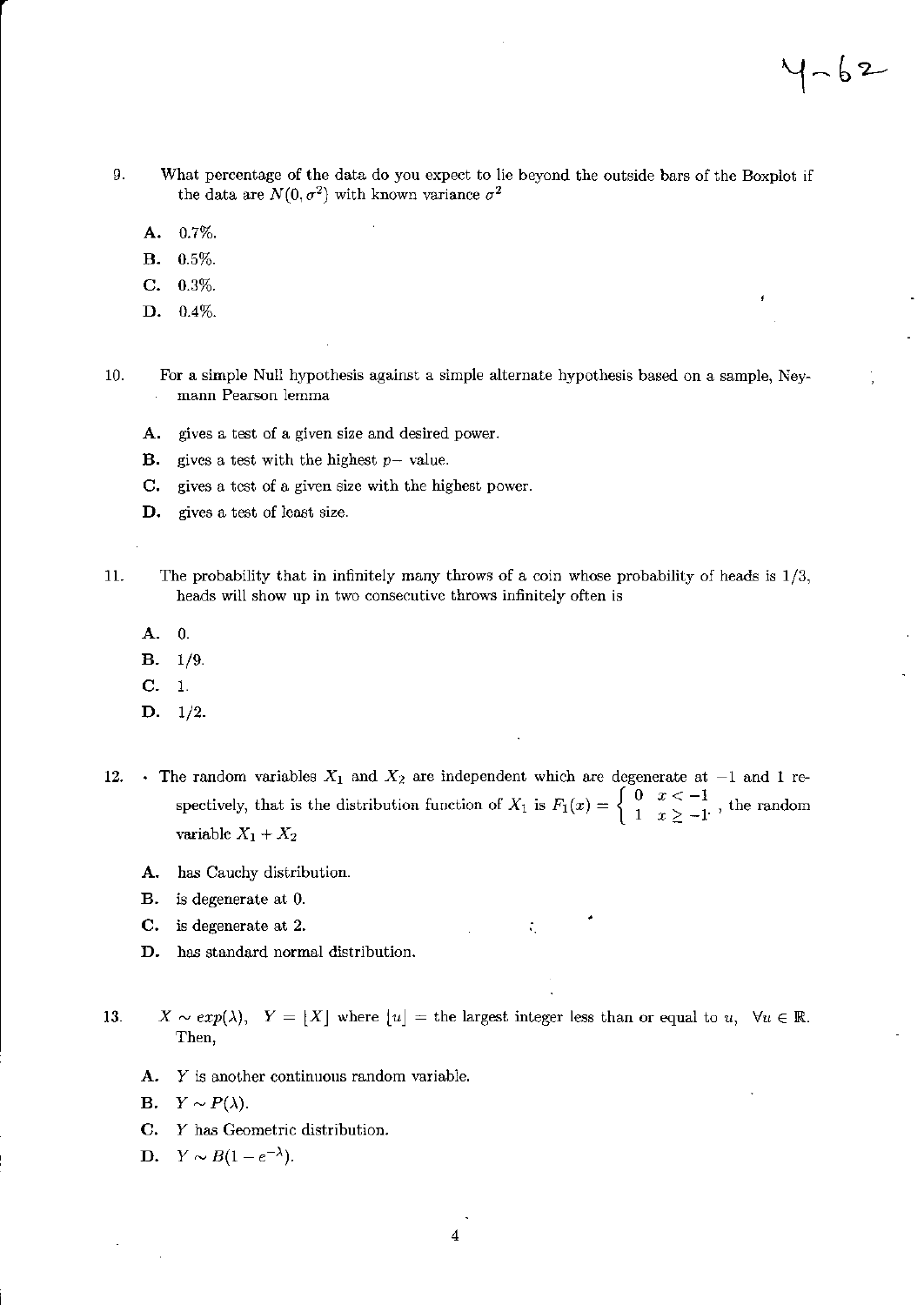- Bag 1 has 60 balls, 20 each of them numbered 0,1 and 2. Bag 2 also has 60 balls. But 25 14. each are numbered 0 and 1 and 10 are numbered 2. A ball each is drawn from Bags 1 and 2 and the numbers on the balls are  $X$  and  $Y2$  respectively. Then
	- $P(X > 0) > P(Y > 0).$ Ι.
	- $P(X > 1) > P(Y > 1).$  $II.$
	- III.  $E(X) > E(Y)$ .
	- IV.  $E(\frac{1}{X+1}) > E(\frac{1}{Y+1})$ .
	- Only I is not true. A.
	- **B.** Only II is not true.
	- C. Only III is not true.
	- Only IV is not true. D.
- In order for the Poisson to give "good" approximate values for binomial probabilities we must 15. have the condition(s) that:
	- the population size is large relative to the sample size. A.
	- the sample size is large. В.
	- the probability,  $p$ , is small and the sample size is large.  $\mathbf{C}$ .
	- the probability,  $p$ , is close to .5 and the sample size is large. D.

A national consumer magazine reported that the correlation between car weight and car 16. reliability is -0.30. They also reported that the correlation between car weight and annual maintenance cost is 0.20. Which of the following statements are likely to be true?

- Heavier cars tend to be less reliable. I.
- Heavier cars tend to cost more to maintain. II.
- Car weight is related more strongly to reliability than to maintenance cost. III.

 $\tilde{\mathcal{A}}_1$ 

- A. I and II.
- **B.** I and III.
- C. II and III.
- D. I, II and III.

Which of the following statements are always true? 17.

- The P-value is greater than the significance level. I.
- The P-value is computed from the significance level. II.
- The P-value is a test statistic. III.
- The P-value is a probability. IV.
- A. Only I.
- Only II. **B.**
- C. Only III.
- D. Only IV.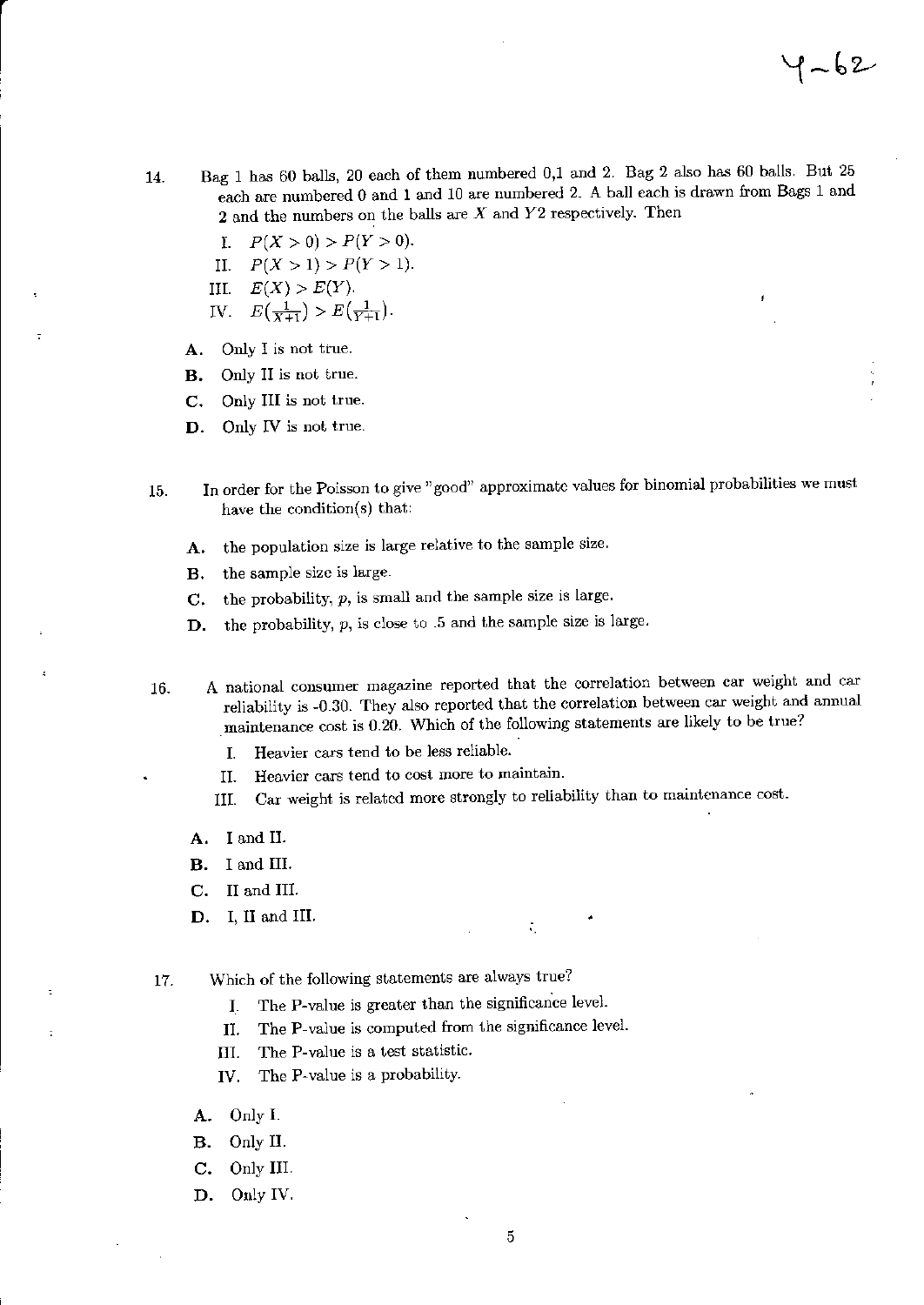- 18. Which of the following statements are true?
	- I. Random sampling is a good way to reduce response bias.
	- II. To guard against bias from under-coverage, use a convenience sample.
	- III. To guard against non-response bias, use a mail-in survey.
	- A. Only I.
	- B. Only II.
	- C. Only III.
	- D. None of the above.
- 19. Which of the following statements are true?
	- $I_{\cdot}$ A sample survey is an example of an experimental study.
	- An observational study requires fewer resources than an experiment. II.
	- III. The best method for investigating causal relationships is an observational study.
	- A. Only I.
	- **B.** Only II.
	- C. Only III.
	- D. None of the above.
- 20. Which of the following statements is true.
	- When the margin of error is small, the confidence level is high. Ι.
	- II. When the margin of error is small, the confidence level is low.
	- III. A confidence interval is a type of point estimate.
	- IV. A population mean is an example of a point estimate.
	- Only I and II. A.
	- **B.** Only III.
	- Only IV. C.
	- D. None of the above.

21. Which type of bias occurs because we do not obtain complete information about a population?

÷.

- A. Non-response bias.
- **B.** Sampling bias.
- Response bias.  $\mathbf{C}$ .
- D. None of the above.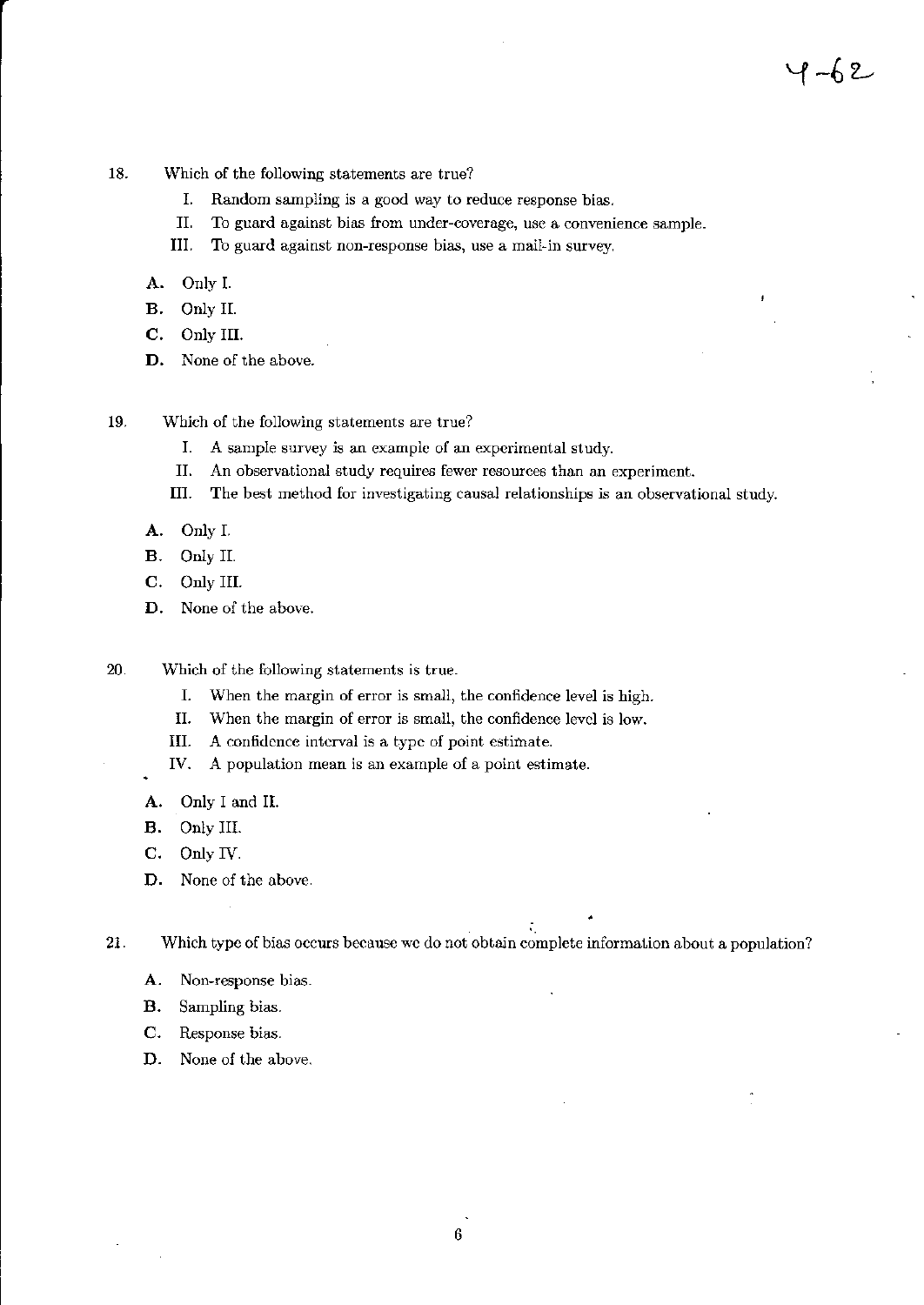- Consider the following statements. 22.
	- We do not need to randomize if our sample size is sufficiently large. I.
	- A large sample size always ensures that our sample is representative of the population. II.

 $1 - 62$ 

- If all other things are equal, we need a larger sample size for a larger population. III.
- In a properly chosen sample, an estimate will be less variable with a large sample size IV. and hence more precise.
- Randomization ensures that we get precise and accurate estimates. V.

Which of the above statements are CORRECT?

- Only II and III. А.
- Only I and III. **B.**
- C. Only IV and V.
- D. Only IV.
- Match the following: 23.
	- a. Mean: 4, Variance: 2.4. I. Gamma Distribution b. Mean: 4, Variance: 4. II. Binomial distribution III. Poisson distribution | c. Mean: 4, Variance: 6.
	- A. I-a, II-b, III-c.
	- $\mathbf{B}$ . I-b, II-c, III-a.
	- $\mathbf{C}$ .  $I-c$ , II-a, III-b.
	- Incomplete options. D.

24. Match the following:

```
a. P(X > t) \le E(X)/t X > 0, E(|X|) < \inftyI. Markov Inequality
                                   b. E(e^{tX}) \leq e^{t\mu}e^{t^2(b-a)^2/8} if a < X < bII. Chebyshev's Inequality
III. Hoeffding's Inequality \Big| c. P(|X - \mu| \ge t) \le \frac{\sigma^2}{t^2}, \mu = E(X), \sigma^2 = Var(X)
```
 $\tilde{\mathcal{A}}_1$ 

- A. I-a, II-c, III-b.
- **B.** I-b, II-c, III-a.
- C. I-c, II-a, III-b.

Incomplete options. D.

Order the following landmark events in statistics in their chronological order 25.

- R. A. Fisher's Design of Experiments. I.
- Student's t-distribution for the mean of small samples published. Π.
- Thomas Bayes proves Bayes' theorem. III.
- Gauss predicts the orbit of Ceres using a line of best fit. IV.
- A. I-II-III-IV.
- $\mathbf{B}$ . III-IV-II-I.
- $C_{\rm R}$ IV-III-II-I.
- D. II-I-III-IV.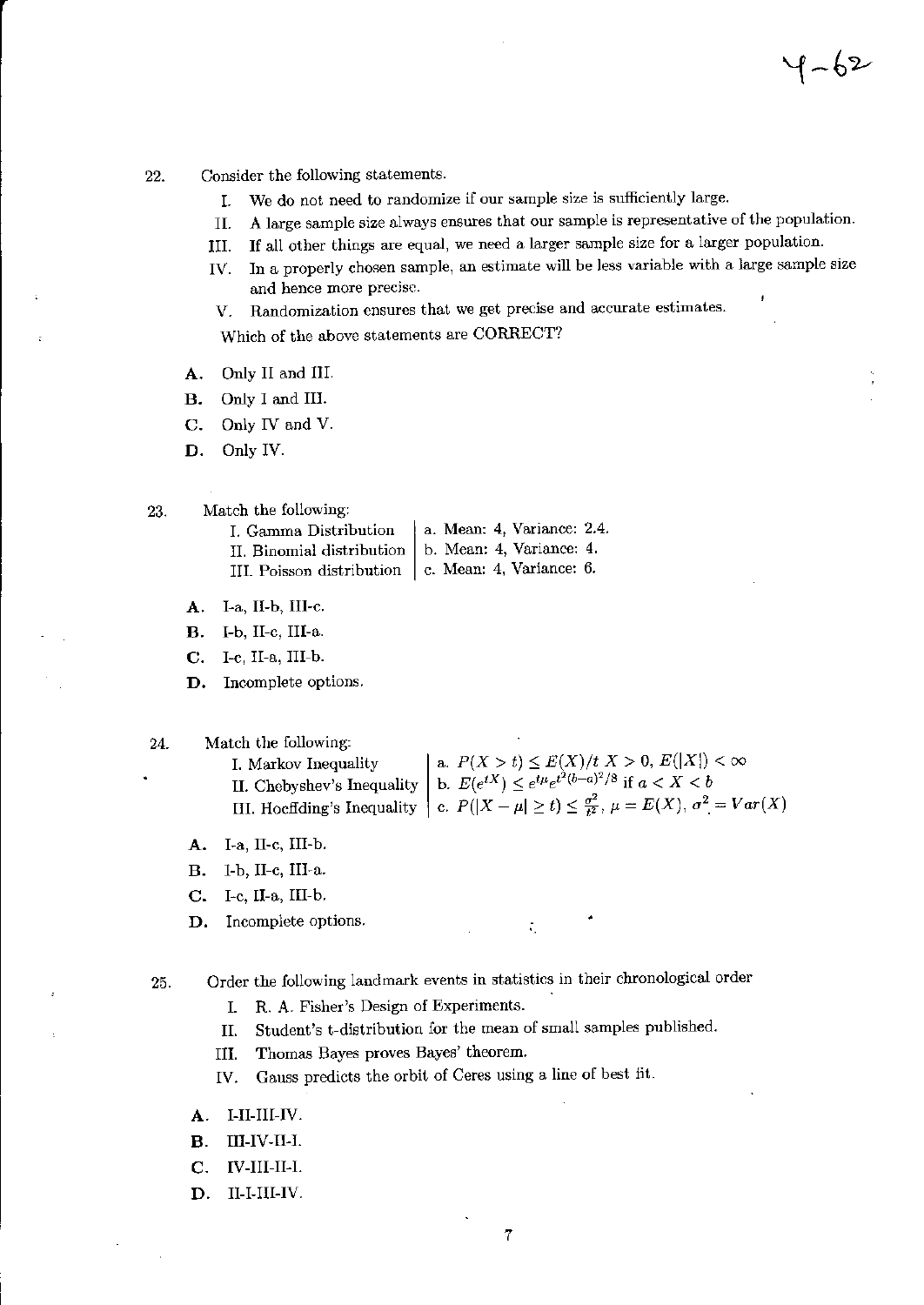Order the following infinite series in increasing order 26.

- I.  $1-(1/2)+(1/3)-(1/4)+...$
- II.  $1 + (1/4) + (1/9) + (1/16) + ...$
- III.  $1-(1/3)+(1/5)-(1/7)+...$
- IV.  $1 + 1 + (1/2!) + (1/3!) + (1/4!) + ...$
- A. I-IV-II-III.
- В.  $II-I-IV-III.$
- III-IV-II-I. C.
- D. I-III-II-IV.

The average of four consecutive even numbers is 27. Then the largest of these numbers is 27.

- A. 22.
- 8. **B.**
- C. 30.
- D. 28.

The last two digits of  $2^{12n} - 6^{4n}$  when *n* is any positive integer are 28.

- A. 36.
- **B.** 64.
- $C. 00.$
- D. 10.

Which of the following is an even function 29.

- **A.**  $|x^2| 5x$ . **B.**  $x^4 - x^5$ . **C.**  $e^{2x} + e^{-2x}$ .
- **D.**  $e^{-x} e^{x}$ .  $\mathcal{L}_{\mathcal{L}}$
- If  $[x]$  denotes the greatest integer  $\leq x$ , then 30.

 $\left[\frac{1}{3}\right] + \left[\frac{1}{3} + \frac{1}{99}\right] + \left[\frac{1}{3} + \frac{2}{99}\right] + \dots + \left[\frac{1}{3} + \frac{98}{99}\right] =$ 

- 32. А.
- 33. **B.**
- C. 42.
- D. 62.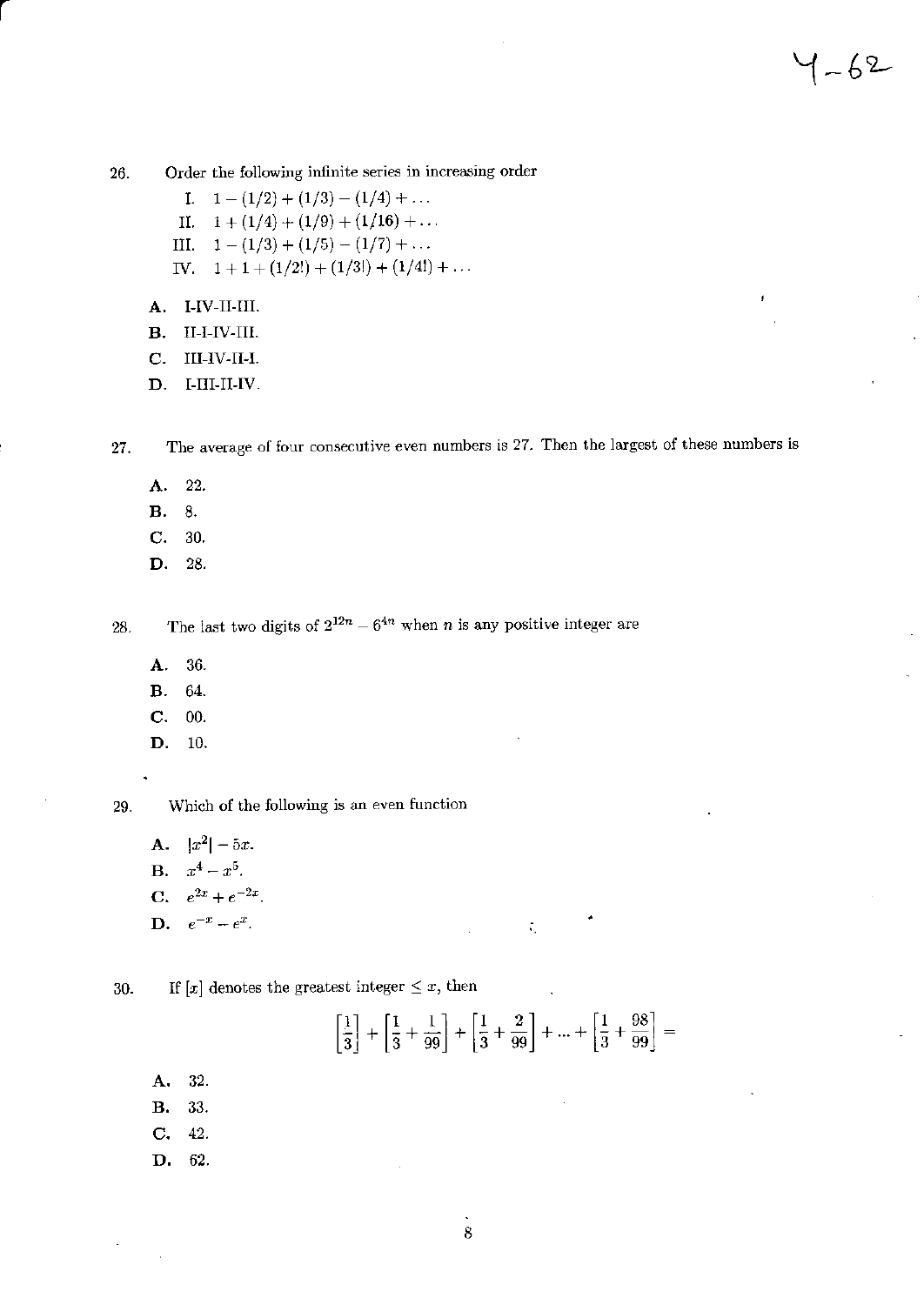J.

- The number of ways in which the letters of the word VALEDICTORY be arranged, so that 31. all the vowels are adjacent to each other, is
	- 8!. A.
	- $\binom{8}{4}$ . В.
	- C. 8!  $\times$  4!.
	- D. 8.
- If  $X$  is a random variable, then 32.
	- $2E(X^2) = E(X).$ A.
	- $E(X^2) \ge (E(X))^2$ . **B.**
	- **C.**  $E(X^2) \le (E(X))^2$ .
	- D. None of the above.
- The greatest number of 5 digits, that will give us a remainder of 5, when divided by 8 and 9 33. respectively is
	- 99931. A.
	- 99941. В.
	- 99725.  $\mathbf{C}$ .
	- 99936. D.
- Let A be a  $4 \times 4$  matrix with real entries such that sum of entries in each row of A is 1. Then 34. sum of all entries in  $A^3$  is
	- -3. A.

k.

- $\bf{4}$ . В.
- 16. C.
- 5. D.
- Let A be a  $3 \times 3$  matrix with real entries such that  $det(A) = 6$  and trace of A is 0. If 35.  $\det(A+I)=0$ , where I denotes  $3\times 3$  identity matrix, then the eigen values of A are
	- A.  $-1,2,3.$
	- $-1,2,-3.$ **B.**
	- $C. 1, 2, -3.$
	- $D. -1,-2,3.$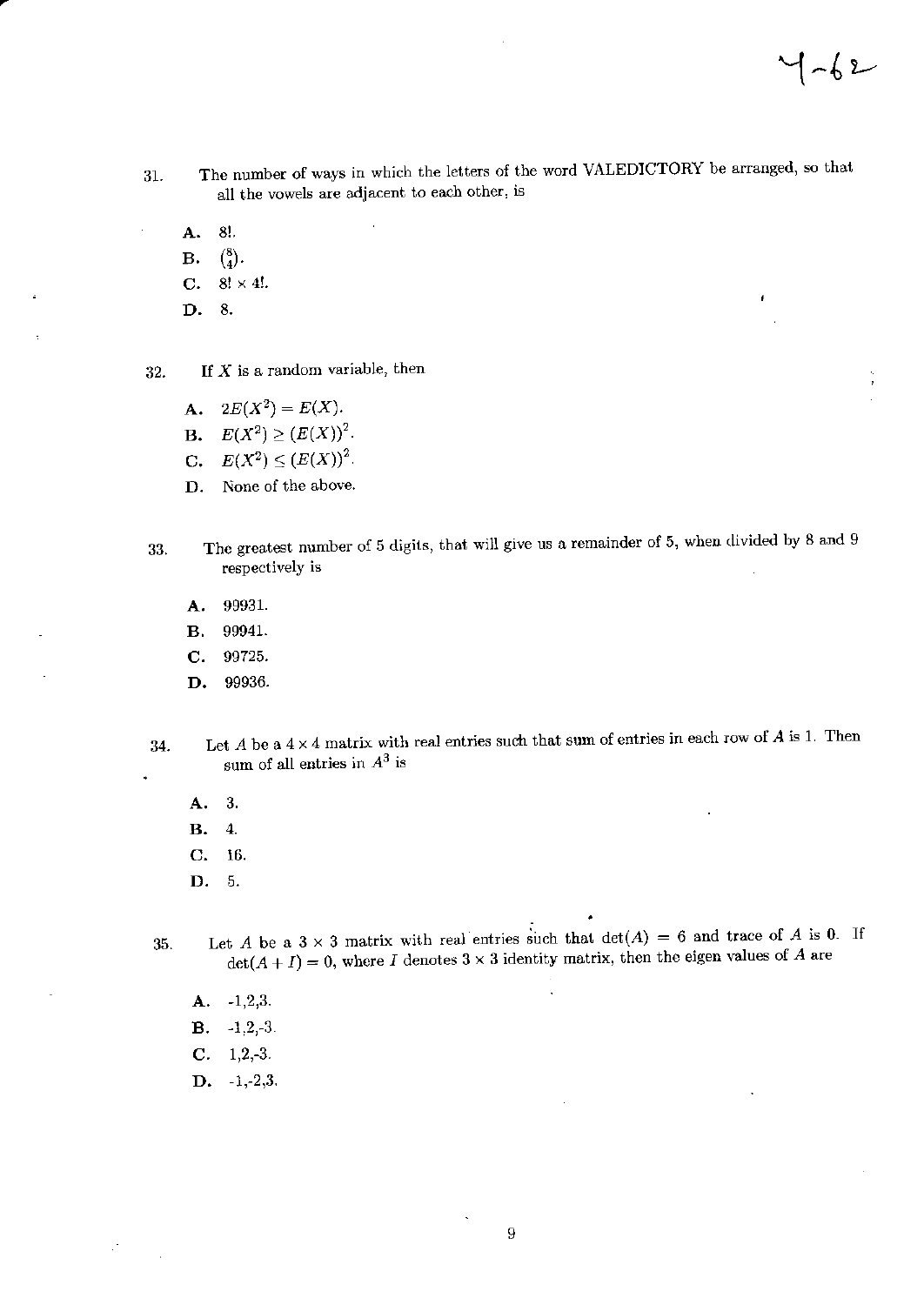## Part-B

36. A parallel system is the one that functions as long as at least one component of it functions. A particular parallel system is composed of 4 independent components, each of which has a lifetime of exponential distribution with parameter  $\lambda$ . Let Y denote the lifetime of the system, which is the maximum of individual lifetime. Then  $P(Y \le y)$  is

- **A.**  $(1-e^{-\frac{y}{\lambda}})^4$ .
- **B.**  $1 e^{-\frac{y}{\lambda}}$ .
- C.  $(e^{-\frac{y}{\lambda}})^4$ .
- **D.**  $(1-e^{-\frac{y}{\lambda}})^2$ .

37. Let  $X_1, X_2, ..., X_{2n}$  be i.i.d. Normal  $(0,1)$  random variables. Define

$$
U_n = \left(\frac{X_1}{X_2} + \frac{X_3}{X_4} + \dots + \frac{X_{2n-1}}{X_{2n}}\right)
$$

$$
V_n = X_1^2 + X_2^2 + \dots + X_n^2
$$

. Then the limiting distribution of  $Z_n = \frac{U_n}{V_n}$  is

- A. Normal $(0,1)$ .
- **B.** Cauchy $(0,1)$ .
- $\chi^2(1)$ . C.
- D. Uniform $(0,1)$ .
- 
- 38. Let  $X_1, X_2, ..., X_n$  be i.i.d  $b(1, p)$  random variables and T is a complete sufficient statistic for p. Then UMVUE of  $p(1-p)$ 
	- **A.**  $\frac{nT-T^2}{n(n-1)}$
	- $\frac{n}{n(n-1)}$ .  $\mathbf{B}.$
	- $\frac{n-1}{n}T.$  ${\bf C}.$
	- D. T.

Let  $P(s)$  be the probability generating function of the random variable X. Then probability 39. generating function of  $2X + 1$ 

 $\zeta$ 

A.  $P(2s+1)$ .

- **B.**  $2P(s) + 1$ .
- **C.**  $sP(s^2)$ .
- **D.**  $P(s^2 + 1)$ .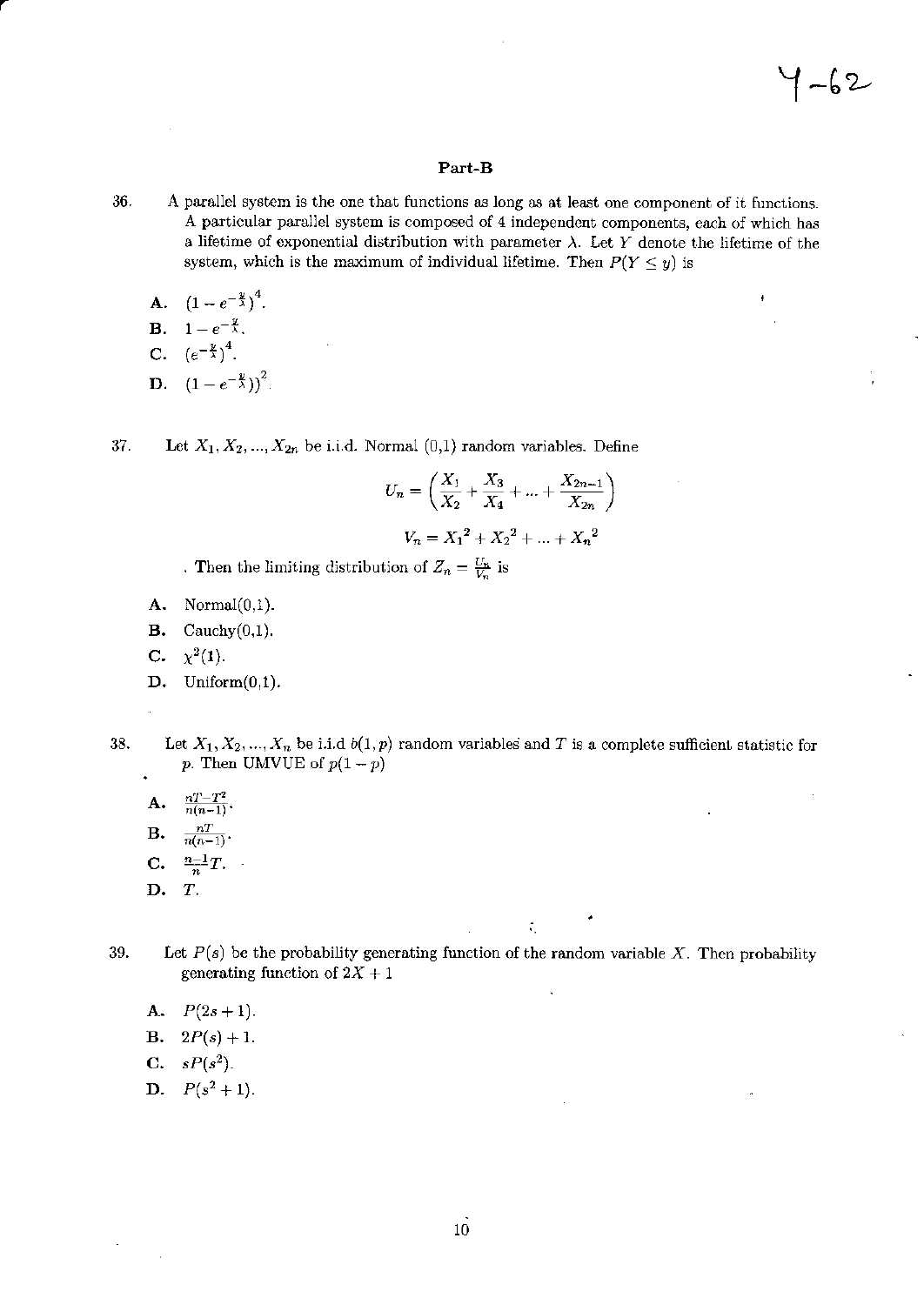- A sample of size 1 is taken from an exponential distribution with parameter  $\theta$ . If  $X > 2$  is 40. the critical region for testing  $H_0: \theta = 1$  against  $H_1: \theta > 1$ . Then the probability of type 1 error is,
	- A.  $e^2$ .
	- **B.**  $e^{-2}$ .
	- **C.**  $1-e^2$ .
	- **D.**  $1-e^{-2}$ .

41.

43.

Systematic sampling is more efficient than SRSWOR when

**A.**  $\rho < -\frac{1}{nk-1}$ . **B.**  $\rho = \frac{1}{nk-1}$ . C.  $\rho > \frac{1}{nk-1}$ . D.  $\rho < \frac{1}{nk-1}$ .

Let  $X_1, X_2, ...$  be independent random variables with probability mass function is given by 42.  $P(X_n = \pm 1) = \frac{1}{2}, n = 1, 2, 3, \dots$  Let  $Z_n = \sum_{i=1}^n \frac{X_i}{2^j}$ . Then  $Z_n \stackrel{L}{\rightarrow} Z$  where Z is

- $A. U(0,1).$
- **B.**  $U(-1,1)$ .
- $C. N(0,1).$
- **D.**  $\chi^2(1)$ .
- Consider the following pairs distribution Concept I.  $\frac{1}{2} + \frac{1}{2}e^t$ <br>II.  $e^{2(e^t-1)}$ a.  $Poisson(2)$ b. Exponential (1) III.  $\frac{1}{1-t}$ c. Bernoulli $(1/2)$ 
	- A. I-b, II-c, III-a.
	- B. I-a, II-b, III-a.
	- C. I-b, II-a, III-c.
	- D. I-c, II-a, III-b.
- In a BIBD with  $t$  treatments in  $b$  blocks of  $k$  plots each and  $r$  replication. Then which of the 44. following is not true

 $\tilde{\mathcal{A}}_1$ 

- A.  $rt = bk$ .
- **B.**  $b \geq t$ .
- C.  $r \geq k$ .
- D.  $b \leq (r+t-k)$ .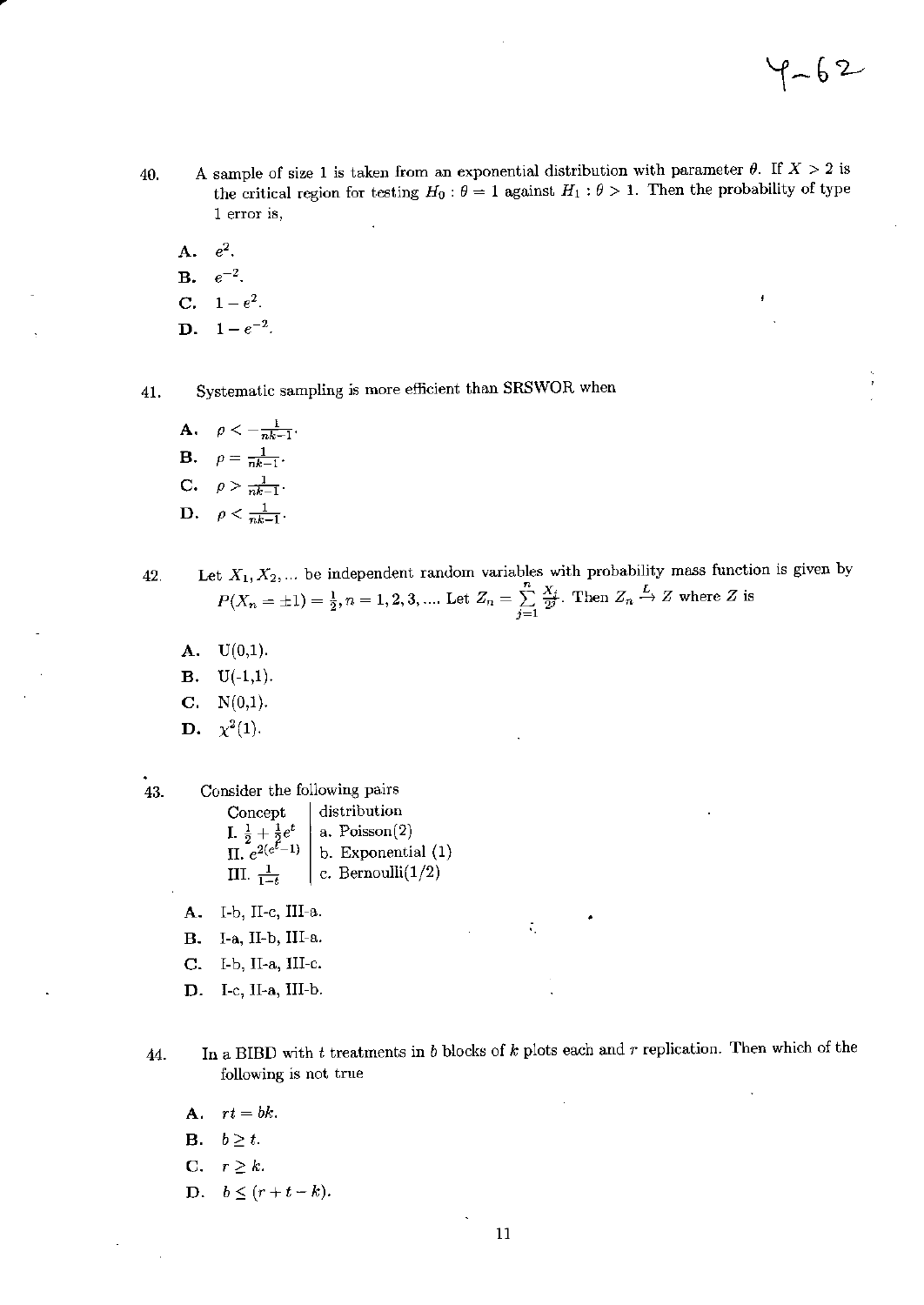45. Let  $X_n$ ,  $n > 0$  be a Markov chain with three states  $\{0, 1, 2\}$  and transition probability matrix  $\begin{bmatrix} 0.7 & 0.2 & 0.1 \end{bmatrix}$ 0 0.6 0.4. The initial probabilities are  $P[X_0 = i] = \frac{1}{3}, i = 1, 2, 3$ . Then  $P(X_2 = 1)$  $\begin{bmatrix} 0.5 & 0 & 0.5 \end{bmatrix}$  $\overline{1}, X_1 = 2 | X_0 = 0) =$ 

- A. 0.7.
- **B.**  $0.0.$
- C.  $0.1.$
- D.  $0.5.$

46. Let  $\mathcal{U}_g = \{T : E_\theta(T) = g(\theta), \forall \theta \in \Theta\}$  be the class of all unbiased estimator of  $g(\theta)$ . Then, the possible number of elements of the set  $\mathcal{U}_g$ 

I. is 0. II. is 1. III. are infinitely many. IV. are finitely many.

- A. Only I, III and IV are true
- **B.** Only II, III and IV are true
- C. Only I, II and IV are true
- D. Only I, II and III are true
- 47. Let  $X_1, ..., X_n$  be a sample from  $U(\theta, \theta+1), -\infty < \theta < \infty$ . Which are the following statements are correct.
	- $\mathbf{I}$ . Parameter is one dimensional and minimal sufficient statistics is two dimensional.
	- П. Ancillary statistic is function of minimal sufficient statistics.
	- III. The family is not complete.
	- IV. When can use Lehmann Scheffe theorem to obtain UMVUE of  $\theta$ .
	- A. All of them.
	- Only I and III. **B.**
	- $C_{\cdot}$ Only II and IV.
	- D. Only I, II and III.
- 48. Which of the following statements are true.
	- If X and Y independent standard normal then  $\frac{X}{Y}$  follows Cauchy distribution. Ι.
	- If X and Y independent standard normal then  $\frac{X}{IY}$  follows Cauchy distribution. П.
	- III. If X follows Cauchy distribution then  $\frac{1}{X}$  follows Cauchy distribution.
	- If  $X_1, ..., X_n$  are random sample from Cauchy distribution then sample mean also IV. follows Cauchy distribution with same parameter.

÷,

- All of them. А.
- в. Only I and III.
- C. Only II and IV.
- D. Only IV.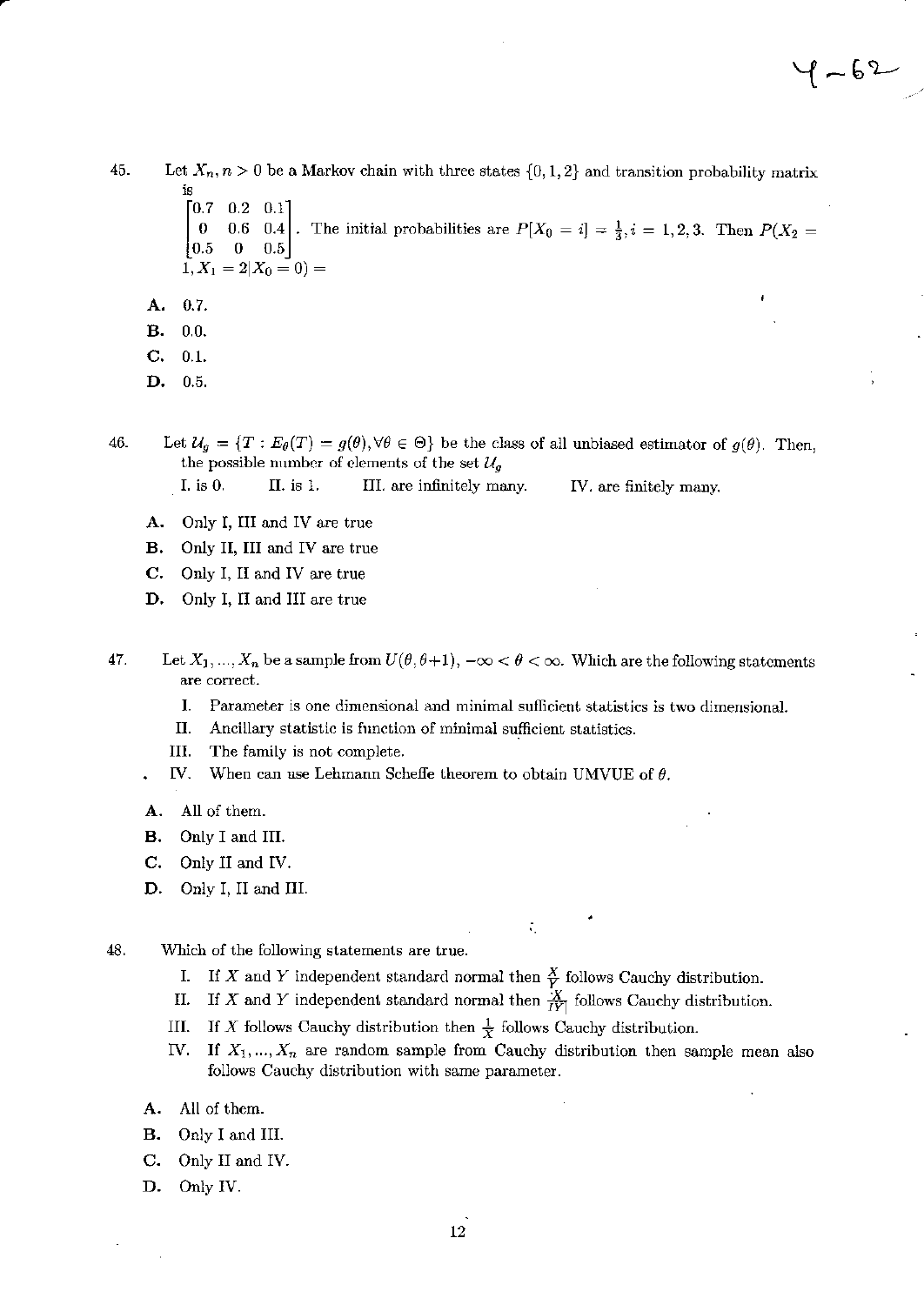- Match the following regression methods by minimizing the sum of squares of. 49.
	- I. the vertical distance between the observations and line
	- II. the difference between observation and the line in the horizontal direction
	- III. the perpendicular distance between the observation and the line
	- IV. the area of rectangles defined between the observed data point and the nearest point on the li
	- I-b, II-d, III-a, IV-c. A.
	- I-a, II-d, III-c, IV-b. **B.**
	- I-c, II-a, III-d, IV-b.  $\mathbf{C}$ .
	- D. I-b, II-a, III-d, IV-c.
- If  $F_n(x)$  is a sequence of probability distribution function converging completely to  $F(x)$  and 50.  $\phi_n(t)$  is the corresponding sequence of characteristic function, then,  $\phi_n t$  will converge to the characteristic function of F. The above is the statement of
	- Continuity Theorem. А.
	- Convergence in Distribution. **B.**
	- Almost sure convergence. C.
	- Convergence in probability. D.
- Order the following convergence theorems according to stronger ones. 51.
	- Almost sure convergence I.
	- Convergence in probability Π.
	- Convergence in Moments III.
	- Convergence in distribution IV.
	- III-I-II-IV. А.
	- II-IV-III-I. **B.**
	- II-III-IV-I.  $C_{\star}$
	- D. III-II-IV-I.
- Let  $Y_1, ..., Y_n$  be i.i.d. with pdf or pmf  $f(y|\theta)$ . The order of setups to required to find maximum 52. likelihood estimator (MLE) of  $g(\theta)$  are: ÷.
	- Find the derivative  $\frac{d}{d\theta} \log L(\theta)$ , set the derivative equal to zero and solve for  $\theta$ . Ι.
	- Find likelihood function  $L(\theta) = \prod_{i=1}^{n} f(y_i | \theta)$  and then find the log likelihood log  $L(\theta)$ . II.
	- Apply invariance principle: If  $\hat{\theta}$  is the MLE of  $\theta$ , then  $g(\hat{\theta})$  is the MLE of  $g(\theta)$ III.
	- Show that  $\hat{\theta}$  is the MLE by showing that  $\hat{\theta}$  is the global maximimzer of log  $L(\theta)$ . Often IV. done by showing second derivative evaluated at  $\tilde{\hat{\theta}}$  is negative.
	- II-I-IV-III. А.
	- II-IV-III-I. В.
	- II-III-IV-I.  $\mathbf{C}$ .
	- D. III-II-IV-I.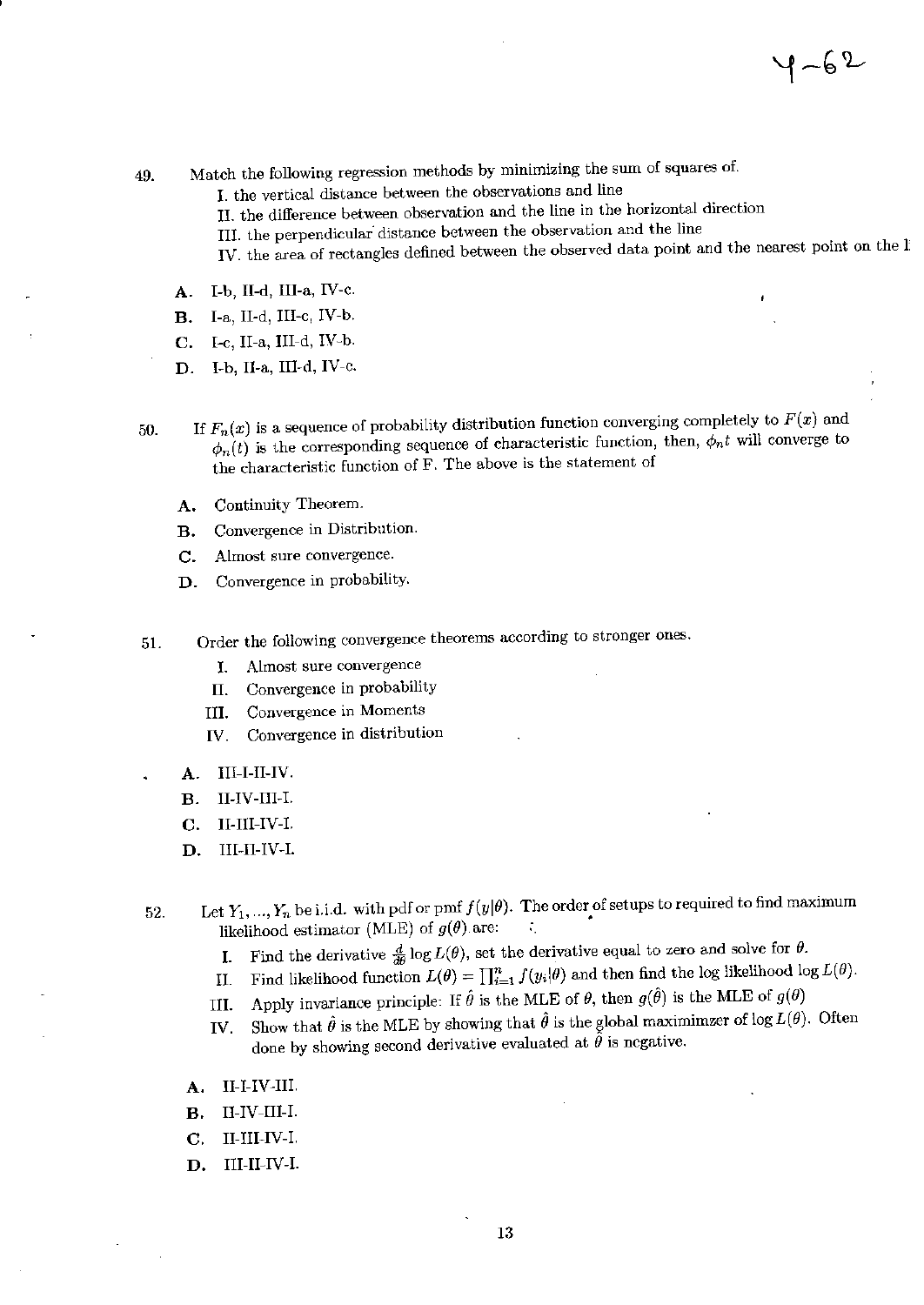- 53. Let  $X_1, ..., X_n$  be a random sample from pmf/pdf  $f(x|\theta)$ . The order of steps required to find the UMVUE of  $\theta$  are:
	- I. Find the minimum sufficient statistics  $T$  of  $\theta$ .
	- Π. Find the simple unbiased estimator conditional on  $T$ .
	- Ш. Apply Lehmann-Scheffe theorem.
	- IV. Show that the statistics  $T$  is complete.
	- A. I-II-IV-III.
	- II-IV-III-I. **B.**
	- $II-III-IV-I.$ C.
	- D. III-II-IV-I.

54. Look at the columns below and match the entries:

- I. Weak Law of Large Numbers II. Strong law of Large Numbers III. Central Limit Theorem IV. Jensen's Inequality
	- a. Convex functions b. Convergence in Law
	- c. Convergence in Probability
	- d. Almost sure Convergence

÷.

- A. I-b, II-a, III-d, IV-c.
- **B.** I-a, II-c, III-b, IV-d.
- $C.$  I-c, II-d, III-b, IV-a.
- D. I-d, II-b, III-a, IV-c.

55. 
$$
\mathbf{X} = \begin{pmatrix} X_1 \\ X_2 \\ X_3 \end{pmatrix} \sim N_3 \left( \begin{pmatrix} 2 \\ -1 \\ 3 \end{pmatrix}, \begin{pmatrix} 4 & 2 & 2 \\ 2 & 6 & 3 \\ 2 & 3 & 4 \end{pmatrix} \right) E(X_3 | X_1 + X_2 = 5) \text{ and } V(X_3 | X_1 + X_2 = 5)
$$

- **A.**  $\frac{31}{7}$  and  $\frac{171}{7}$  respectively.
- **B.**  $\frac{171}{7}$  and  $\frac{31}{7}$  respectively.
- **C.**  $\frac{171}{7}$  and  $\frac{171}{7}$  respectively.
- **D.**  $\frac{31}{7}$  and  $\frac{31}{7}$  respectively.

56. Match the following columns regarding main and interaction effects in a 2<sup>3</sup> factorial design.

I. Main effect of factor A II. Interaction effect of factors  $B$  and  $C$ III.Interaction effect of all the 3 factors  $A, B$  and  $C$ . IV. Interaction effect of  $A$  and  $C$ .

a.  $abc - bc - ab + b + ac - c - a + (1)$ b.  $abc - bc - ac + c - ab + b + a - (1)$ c.  $abc - bc + ac - c + ab - b + a - (1)$ <br>d.  $abc - ac - ab + a + bc - b - c + (1)$ 

f ~62~

- A. I-a, II-c, III-b, IV-d.
- **B.** I-c, II-b, III-a, IV-d.
- C. I-c, II-d, III-b, IV-a.
- D. I-b, II-a, III-d, IV-c.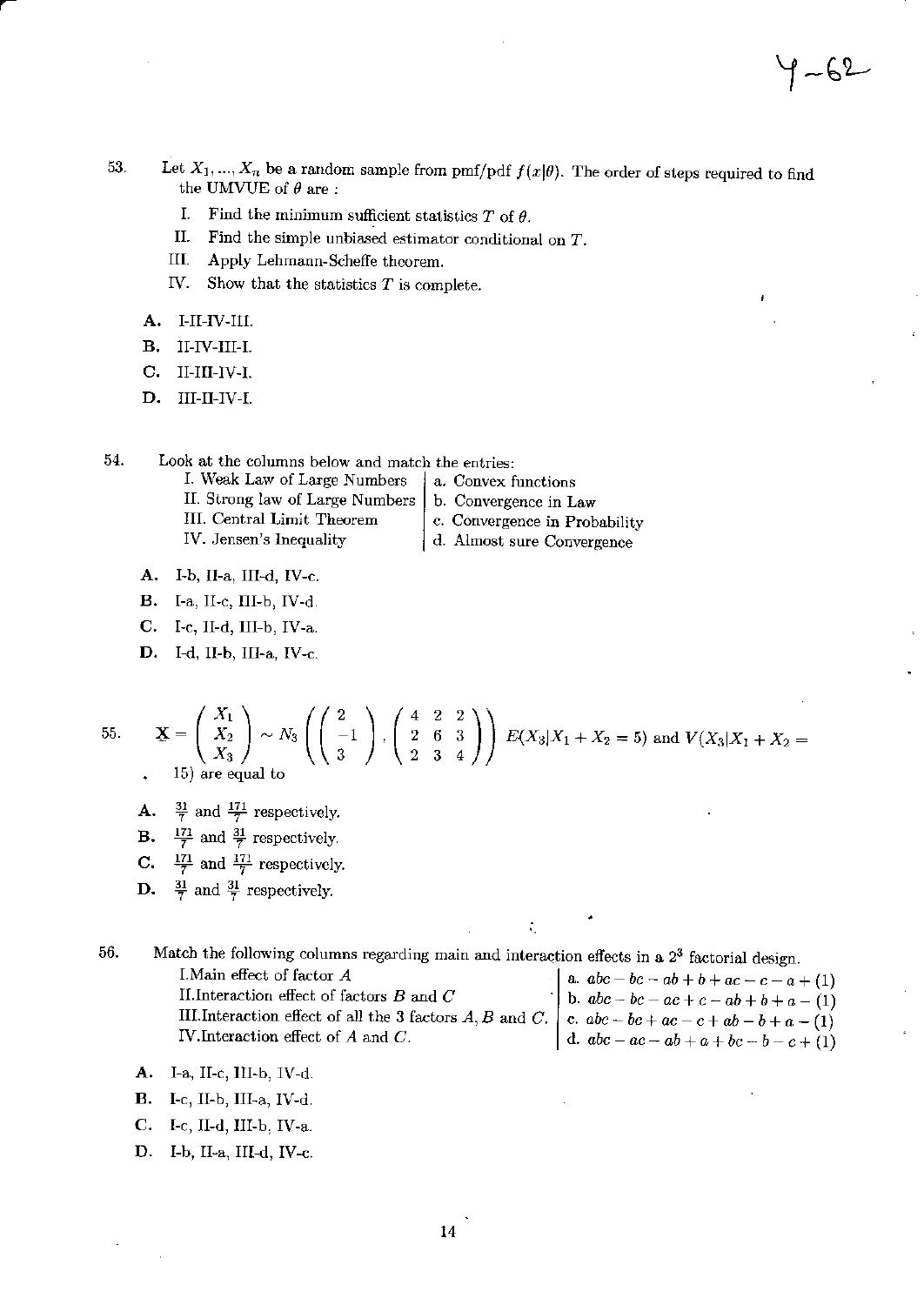J.

57.

Which of the following is a  $BIBD$  for the 4 treatments  $T_1, T_2, T_3$  and  $T_4$ ?

| Ι.   | Block 1<br>$T_1, T_3, T_4$ | Block 4<br>Block 3<br>Block 2<br>$\, T_1, T_2, T_4\,$<br>$T_1, T_3, T_4$<br>$T_1, T_2, T_4$         |
|------|----------------------------|-----------------------------------------------------------------------------------------------------|
| Π.   | Block 1<br>$T_1, T_2, T_3$ | Block 4<br>Block 3<br>Block 2<br>$\, T_{2}, T_{3}, T_{4} \,$<br>$T_1, T_3, T_4$<br>$T_2, T_3, T_4$  |
| III. | Block 1<br>$T_2, T_3, T_4$ | Block 4<br>Block 3<br>Block 2<br>$T_1,T_3,T_4$<br>$\, T_1,T_3,T_4$<br>$T_{1}, T_{2}, T_{4}$         |
| IV.  | Block 1<br>$T_1, T_3, T_4$ | Block 4<br>Block 3<br>Block 2<br>$T_1, T_2, T_4$<br>$\, T_1,T_2,T_3$<br>$\, T_{2}, T_{3}, T_{4} \,$ |

All of them. A.

 $\overline{1}$ 

- Only I and III. В.
- Only II and IV. C.
- D. Only IV.

 $X_1, X_2, \ldots$  are *iid* uniformly distributed random variables over  $(0, 1)$ , let  $S_n = X_1 + \ldots + X_n$ , 58. look at the following statements. and find out which all are correct.

- I.  $\frac{S_n}{n} \longrightarrow \frac{1}{2}$  almost surely.
- II.  ${S_n < \infty}$  almost surely
- $\sqrt{12n}(\frac{S_n}{n}-\frac{1}{2}) \Rightarrow Z \sim N(0,1).$ III.
- The expected value of  $S_n$  exists. IV.
- A. Only I and III.
- B. Only I, II and III.
- C. Only II and III.
- D. All of them.
- $\log 10$  and  $\log 5$  are two observations of the exponentially distributed random variable X with 59. mean  $\frac{1}{\lambda}$ , an unbiased estimate for  $\frac{\lambda}{\lambda+1}$  is  $\ddot{\Omega}$ 
	- $0.3.$ А.
	- 0.15. **B.**
	- $\frac{\log 50}{2}$ C.
	- D.  $\frac{\log 2}{2}$ .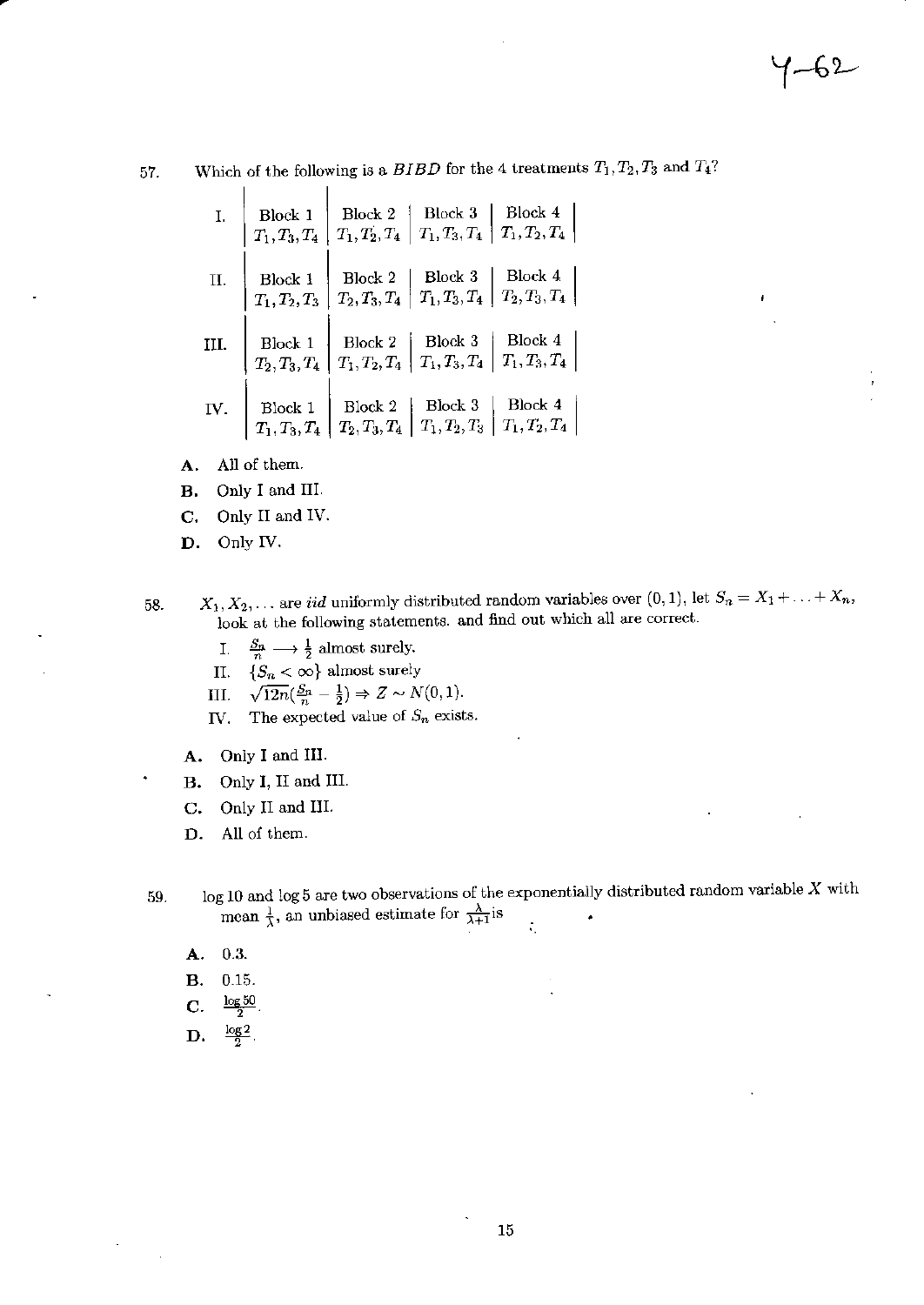- The regression functions of Y on X and X on Y satisfy  $E(Y|X) = 4 + 2X$  and  $5E(X|Y) =$ 60.  $-5+2Y$ , so  $(E(X), E(Y))$  and the correlation coefficient between X and Y are respectively are
	- $(0,0)$  and 1. A.
	- $(3, 10)$  and  $\sqrt{0.8}$ . в.
	- $(5, 10)$  and  $\sqrt{0.5}$ . C.
	- $(6,3)$  and 0.7. D.

 $(X_1,\ldots,X_p)^T = \mathbf{X} \sim N_p(\underline{\mu},\Sigma)$ , then the covariance vector of  $X_p - E(X_p|X_1,\ldots,X_{p-1})$  and 61.  $(X_1, \ldots, X_{p-1})^T$  is

- **A.** the  $(p-1) \times 1$  vector of zeros **Q**.
- **B.** the  $(p-1) \times 1$  vector of covariance of  $X_p$  with  $(X_1, \ldots, X_p)^T$ .
- C. the  $(p-1) \times 1$  vector with every term equal to the conditional variance of  $X_p$  given  $(X_1, \ldots, X_{p-1})^T$ .
- **D.** the  $(p-1) \times 1$  vector  $(1, ..., 1)^T$ .
- Consider the following Gauss Markov Model: 62.

$$
Y_1 = 2\beta_1 - \beta_2 - \beta_3 + \beta_4 + \epsilon_1
$$
  
\n
$$
Y_2 = \beta_1 + 2\beta_2 + \beta_3 + \epsilon_2
$$
  
\n
$$
Y_3 = 3\beta_1 + \beta_2 + \beta_4 + \epsilon_3
$$
  
\n
$$
Y_4 = \beta_1 + \beta_3 + \beta_4 + \epsilon_4
$$
  
\n
$$
Y_5 = 2\beta_1 + \beta_2 - \beta_3 + \epsilon_5
$$
  
\n
$$
(61, \ldots, 65)^T \sim N_5(Q, \sigma^2 I)
$$

÷,

Read the statements below and identify the correct ones.

- I.  $\beta_4$  is estimable.
- II.  $Y_1 + Y_2 Y_3$  is a linear Zero function.
- III.  $\beta_1 + \beta_2$  is estimable.
- IV. If  $R_0^2$  =Residual sum of squares,  $\frac{R_0^2}{\sigma^2} \sim \chi_2^2$  distribution,
- A. Only I.
- **B.** Only II, III and IV.
- C. Only I, II and IV.
- D. Only I and IV.

 $X_1, X_2$  are a random sample from the variable X with probability mass function  $P(X = x) =$ 63.  $p^{x}(1-p)^{1-x}$ ,  $x=0,1$  and  $0 < p < 1$  which of the following statements is correct?

- **A.**  $X_1 X_2$  is not a sufficient statistic for p.
- **B.**  $(X_1 + X_2)/2$  is not a sufficient statistic for p.
- **C.**  $(X_1 + X_2)/2$  is an unbiased estimator for p.
- **D.**  $X_2$  is a sufficient statistic for p.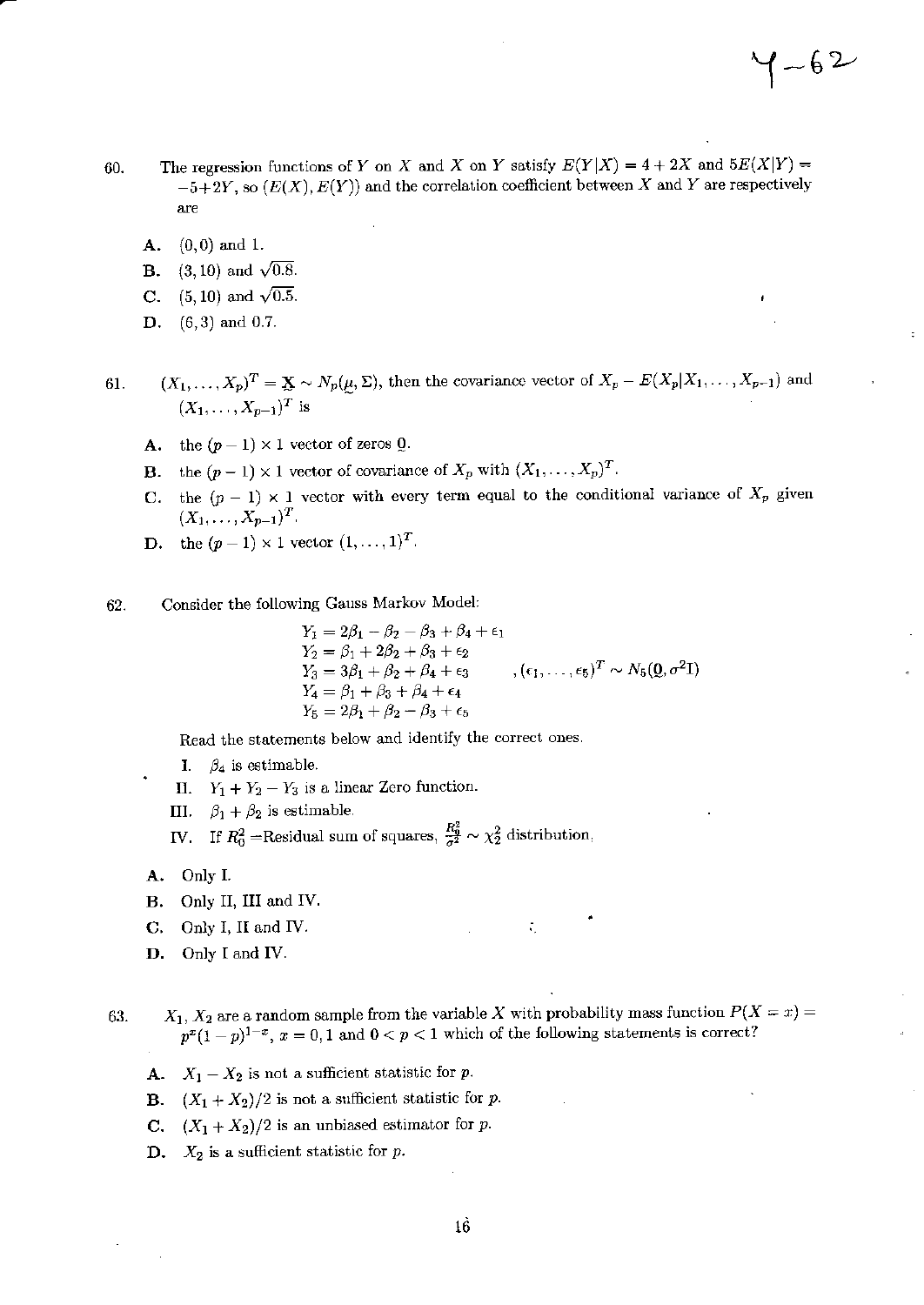$1 - \rho_{5}$ 

The one step transition Probability matrix of homogeneous Markov Chain whose state space 64.  $S = \{1, 2, 3, 4, 5\}$  is

|  |                   |      |                          | $(1/4 \t1/3 \t1/5 \t1/6 \t1/20)$ |  |
|--|-------------------|------|--------------------------|----------------------------------|--|
|  |                   |      | $1/5$ $1/4$ $1/4$ $3/10$ |                                  |  |
|  | $1/6$ $1/6$ $1/3$ |      | 1/6                      | 1/6                              |  |
|  | $2/5$ 1/5 0       |      | 1/5                      | 1/5                              |  |
|  | U.                | - 0- | 0.                       |                                  |  |

- This Markov Chain is irreducible. A.
- All the states in  $S$  are recurrent. В.
- The states 1 and 5 communicate with each other and are recurrent. C.
- The states  $1, 2, 3$  and  $4$  are transient and  $5$  is the only recurrent state. D.
- Let  $X$  and  $Y$  be independent and identically distributed random variables with probability 65. distributions given by  $P(X = j) = \frac{1}{j(j+1)}$ ,  $j = 1, 2, ...$  then the value of  $P(X = Y)$  is in the interval
	- $(0,1/4].$ A.
	- $(1/4, 1/2].$ **B.**
	- $(1/2,3/4].$  $\mathbf{C}$ .
	- $(3/4,1].$ D.
- A coin is tossed 7 times and the outcomes are HTTHHTH, if the probability of head is  $p$ , 66. then an unbiased estimate for  $p^2$  is
	- $1/2.$ А.
	- $26/49.$ В.
	- $5/7.$ C.
	- D.  $16/49$ .
- Based on a sample of size *n* from the  $N(\mu, 9)$  population to test  $H_0: \mu = \mu_0$  vs  $H_1: \mu > \mu_0$ , 67. the most powerful level  $\alpha$  test is: reject  $H_0$  if  $\overline{X}_n > a$  where  $\overline{X}_n$  is the sample mean. Now suppose variance is not 9 but 16. Let  $n'$  be the sample size required so that the test: reject  $H_0$  if  $\overline{X}_{n'} > a$  is the most powerful level  $\alpha$  test. Then  $n'$ 
	- $A.$  is equal to n.
	- **B.** is equal to  $2n$ .
	- is more than  $n$  but less than  $2n$ .  $\mathbf{C}$ .
	- is less than  $n$ . D.